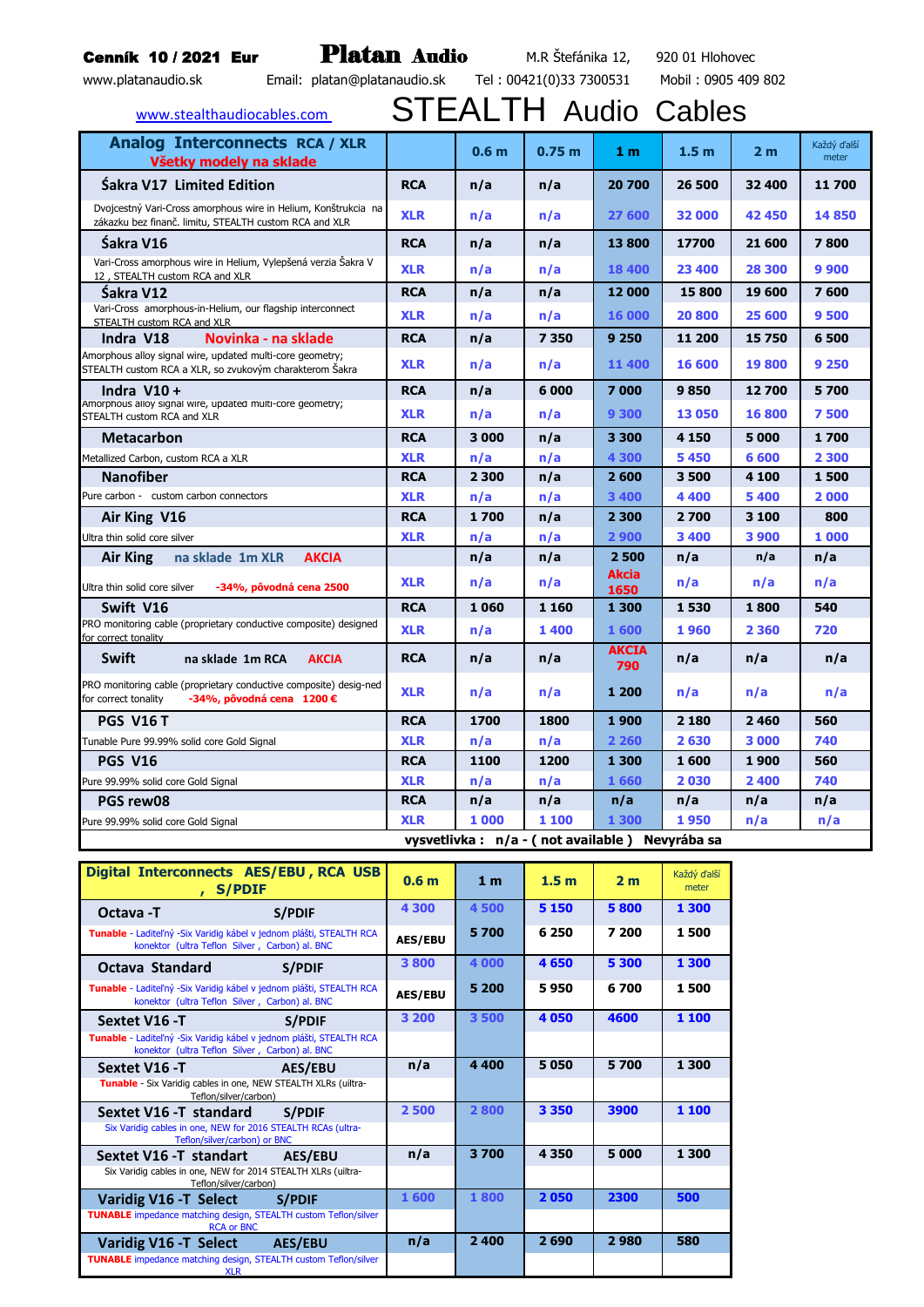| Digital Interconnects AES/EBU, RCA USB,                                                | 0.6 <sub>m</sub> | 1 <sub>m</sub> | 1.5 <sub>m</sub> | 2 <sub>m</sub> | Každý ďalší<br>meter |
|----------------------------------------------------------------------------------------|------------------|----------------|------------------|----------------|----------------------|
| <b>S/PDIF</b>                                                                          |                  |                |                  |                |                      |
| Varidig V16 - T<br><b>S/PDIF</b>                                                       | 1 150            | 1 250          | 1425             | 1600           | 350                  |
| <b>TUNABLE</b> patent-pending impedance matching design, standard RCA or<br><b>BNC</b> |                  |                |                  |                |                      |
| Varidig V16 - T<br><b>AES/EBU</b>                                                      | n/a              | 1 400          | 1640             | 1880           | 480                  |
| <b>TUNABLE</b> patent-pending impedance matching design, standard XLR                  |                  |                |                  |                |                      |
| Varidig V16 Standard<br><b>S/PDIF</b>                                                  | 750              | 850            | 1025             | 1200           | 350                  |
| patent-pending impedance matching design, standard RCA or BNC                          |                  |                |                  |                |                      |
| <b>Varidig V16 Standard</b><br><b>AES/EBU</b>                                          | n/a              | 1 000          | 1 2 4 0          | 1 4 8 0        | 480                  |
| patent-pending impedance matching design, standard XLR                                 |                  |                |                  |                |                      |
| Black Magic Ethernet / LAN V16 Cat Ultra 6                                             | 1 300            | 1450           | 1600             | 1750           | 300                  |
| Black Magic Ethernet / LAN V18 Cat Ultra 7                                             | 1450             | 1550           | 1700             | 1850           | 300                  |
| Black Magic Ethernet / LAN V19 Cat Ultra 7                                             | 1550             | 1 600          | 1750             | 1900           | 300                  |
| Black Magic Ethernet / LAN V20 Cat Ultra 7                                             | 1600             | 1800           | 1950             | 2 100          | 300                  |
| Black Magic Ethernet / LAN V21 Cat Ultra 7                                             | 1800             | 2000           | 2 150            | 2 300          | 300                  |
| quad-coax digital cable, carbon shell RJ45                                             |                  |                |                  |                |                      |
|                                                                                        |                  |                |                  |                |                      |
| <b>Varidig</b><br><b>S/PDIF - RCA</b><br>na sklade                                     | n/a              | 700            | n/a              | n/a            | n/a                  |
| Six Varidig cables in one, STEALTH (ultra-Teflon/silver/carbon)                        |                  |                |                  |                |                      |
|                                                                                        |                  |                |                  |                |                      |
| <b>Digital Interconnects USB</b><br>Všetky modely na sklade                            | 0.6 <sub>m</sub> | 1 <sub>m</sub> | 1.5 <sub>m</sub> | 2 <sub>m</sub> | Každý ďalší<br>meter |
| <b>USB</b>                                                                             | n/a              | 850            | 950              | 1050           | 200                  |
| optimized for audio geometry                                                           |                  |                |                  |                |                      |
| $USB - T$                                                                              | n/a              | 1 250          | 1 3 5 0          | 1450           | 200                  |
| TUNABLE - optimized for audio geometry, user-tunable, carbon shells                    |                  |                |                  |                |                      |
| USB - T Select V2                                                                      | n/a              | 1650           | 1825             | 2000           | 350                  |
| <b>TUNABLE</b> - optimized for audio geometry, user-tunable, hand-selected             |                  |                |                  |                |                      |
| USB-T Select V3                                                                        | n/a              | 1950           | 2 100            | 2250           | 400                  |
| TUNABLE - optimized for audio geometry, user-tunable, hand-selected                    |                  |                |                  |                |                      |

| <b>Loudspeakers cables</b>                                                                                                                                                         | <b>Bi-wire</b> | <b>Tri-wire</b> | $<$ 1.5 $m$ | 2 <sub>m</sub> | 2.5 <sub>m</sub> | 3 <sub>m</sub> | Každý ďalší<br>meter |
|------------------------------------------------------------------------------------------------------------------------------------------------------------------------------------|----------------|-----------------|-------------|----------------|------------------|----------------|----------------------|
| Dream Royale V19                                                                                                                                                                   | 3 000          | 4500            | 35 000      | 36000          | 49 500           | 63000          | 27 000               |
| Conductive core, flat silver/round silver/copper hybrid;<br>para-<br>vacuum dielectric                                                                                             |                |                 |             |                |                  |                |                      |
| Dream Royale V17                                                                                                                                                                   | 2500           | 3750            | 29 500      | 30500          | 42 500           | 50500          | 22 000               |
| Conductive core, flat silver/round silver/copper hybrid;<br>para-<br>vacuum dielectric                                                                                             |                |                 |             |                |                  |                |                      |
| na sklade<br>Dream V 18 - T                                                                                                                                                        | 1500           | 2 2 0 0         | 15 500      | 16 500         | 20 000           | 23 500         | 7000                 |
| Conductive core, flat silver/round silver/copper hybrid; Tunable.<br>Carbon fiber based, para-vacuum dielectric                                                                    |                |                 |             |                |                  |                |                      |
| Dream V 14                                                                                                                                                                         | 1400           | 2 100           | 13700       | 14700          | 18 000           | 21 300         | 6 600                |
| Conductive core, flat silver/round silver/copper hybrid; Tunable.<br>Carbon fiber based, para-vacuum dielectric                                                                    |                |                 |             |                |                  |                |                      |
| Dream Petite V16 - T<br>na sklade                                                                                                                                                  | 1 300          | 1650            | 7 300       | 8300           | 10 500           | 12700          | 4 4 0 0              |
| Tunable Conductive core Vari cross geometri, para-vacuum dielectric                                                                                                                |                |                 |             |                |                  |                |                      |
| Dream Petite V16 - Standart                                                                                                                                                        | 1300           | 1650            | 6800        | 7800           | 10 000           | 12 200         | 4 4 0 0              |
| Conductive core Vari cross geometri, para-vacuum dielectric                                                                                                                        |                |                 |             |                |                  |                |                      |
| na sklade<br><b>The Wave</b>                                                                                                                                                       | 1200           | 1650            | 6 200       | 7 200          | 9000             | 10800          | 3600                 |
| Conductive core Vari cross geometri, para-vacuum dielectric                                                                                                                        |                |                 |             |                |                  |                |                      |
| Cloude 99                                                                                                                                                                          | 1 200          | 1600            | 5 000       | 5500           | 7000             | 8500           | 3 000                |
| Multi-layer TATC non-resonant matrix geometry;<br>pure silver flat conductors, para- vacuum                                                                                        |                |                 |             |                |                  |                |                      |
| <b>Reverie</b> Premium terminated na sklade                                                                                                                                        | 650            | 1 000           | 2700        | 3 000          | 3600             | 4 200          | 1 200                |
| Conductive strands 24+24 individual, in 6wire bundles, non-resonant<br>matrix geometry; para-vacum/Helium, Alloy Copper 90% /Silver<br>/Molvbdenum, Premium terminal silver spade  |                |                 |             |                |                  |                |                      |
| Reverie Standard<br>Standart terminated                                                                                                                                            | 450            | 600             | 2 3 0 0     | 2600           | 3 200            | 3800           | 1 200                |
| Conductive strands 24+24 individual, in 6wire bundles, non-resonant<br>matrix geometry; para-vacum/Helium, Alloy Copper 90% /Silver<br>/Molvbdenum, Cardas standart terminal spade |                |                 |             |                |                  |                |                      |